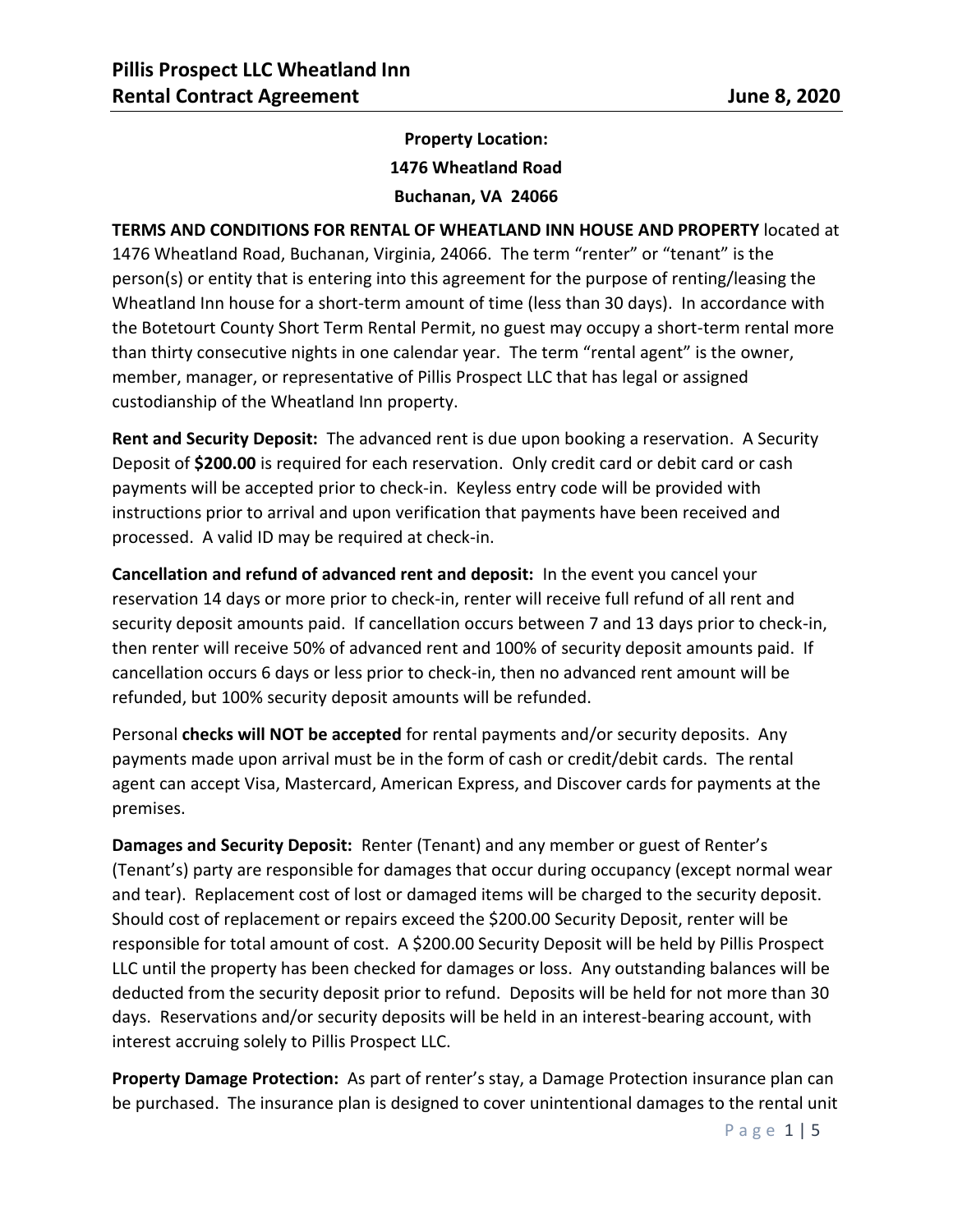domicile and exterior surroundings. If renter purchase this policy, then the security deposit will not be used to pay for loss or damages covered by the policy when a claim is submitted for such damages. If during the renter's stay, an Insured Person causes any damage to real or personal property of the domicile as a result of inadvertent acts or omissions, the Insurer will reimburse the Insured for the cost of repair or replacement of such property up to the maximum benefit purchased with the policy. Certain terms and conditions apply. Full details of the Security Deposit Protection coverage are contained in the Certificate of Insurance or Insurance Policy. **By purchasing this insurance plan, renter authorizes and requests the Insurance Service provider to pay directly Pillis Prospect LLC any amount payable under the terms and conditions of the Property Damage Protection policy.**

**Maximum Occupancy, Renter Groups, and Events:** Wheatland Inn is intended for family or private groups and is limited to a maximum occupancy of 10 adults (18 years and older). **Over occupancy is a SERIOUS VIOLATION OF THIS CONTRACT AGREEMENT. NO OPEN EVENTS OR OPEN PARTIES ARE PERMITTED.** Private parties or private events of limited attendance not to exceed 30 participants are permitted only with Rental Agent's prior agreement, and additional deposit and charges. The hosting of private parties/events, which would increase occupancy in the home, on decks, stairs, patio or anywhere on the property is not permitted without expressed written agreement and additional deposit and charges to cover extra clean up. The renter hosting the party takes responsibility for damages and/or loss of property caused by any guest to the party (whether invited or not). Recreational Vehicles, campers, and tents are not permitted on the grounds/property at any time without expressed written agreement from Rental Agent. **SUBLETTING IS NOT PERMITTED UNDER ANY CONDITION.**

**Children:** Children are to be supervised at all times for their safety and the safe keeping of the house and property. No child under the age of 10 shall be left alone without a custodian to supervise. Custodians must be at least 15 years old or older, and have a means (mobile/cell phone) to call 911 in the case of an emergency. Custodians must know their location (1476 Wheatland Road, Buchanan, VA 24066) to provide first responders in an emergency.

**Smoking:** Smoking is **NOT permitted inside the house.** Evidence of smoking in the house will result in automatic loss of entire Security Deposit. Renters and their guests are to be respectful of the property and dispose of cigar/cigarette butts in proper containers or trash receptacles OUTSIDE of the house. Butts or tobacco containers (packs, wrappers, cartons, papers) shall not be flicked out onto the ground/grass/dirt. Please keep the area inside and outside the house clean of tobacco products/byproducts. **Please keep the property safe from fires. ABSOLUTLY NO SMOKING OR OPEN FLAMES IN OR NEAR THE BARN OR OUT-BUILDINGS!**

**Pets:** Renter's personal, well-disciplined pets are allowed with a **\$50.00 fee per stay.** It is the renter's responsibility to properly keep pets safe and confined to the Wheatland Inn property inside and around the house. Renters are to clean up pet waste and dispose of in waste bags, before discarding into trash receptacles. A dog cover for the sofa is provided. Should any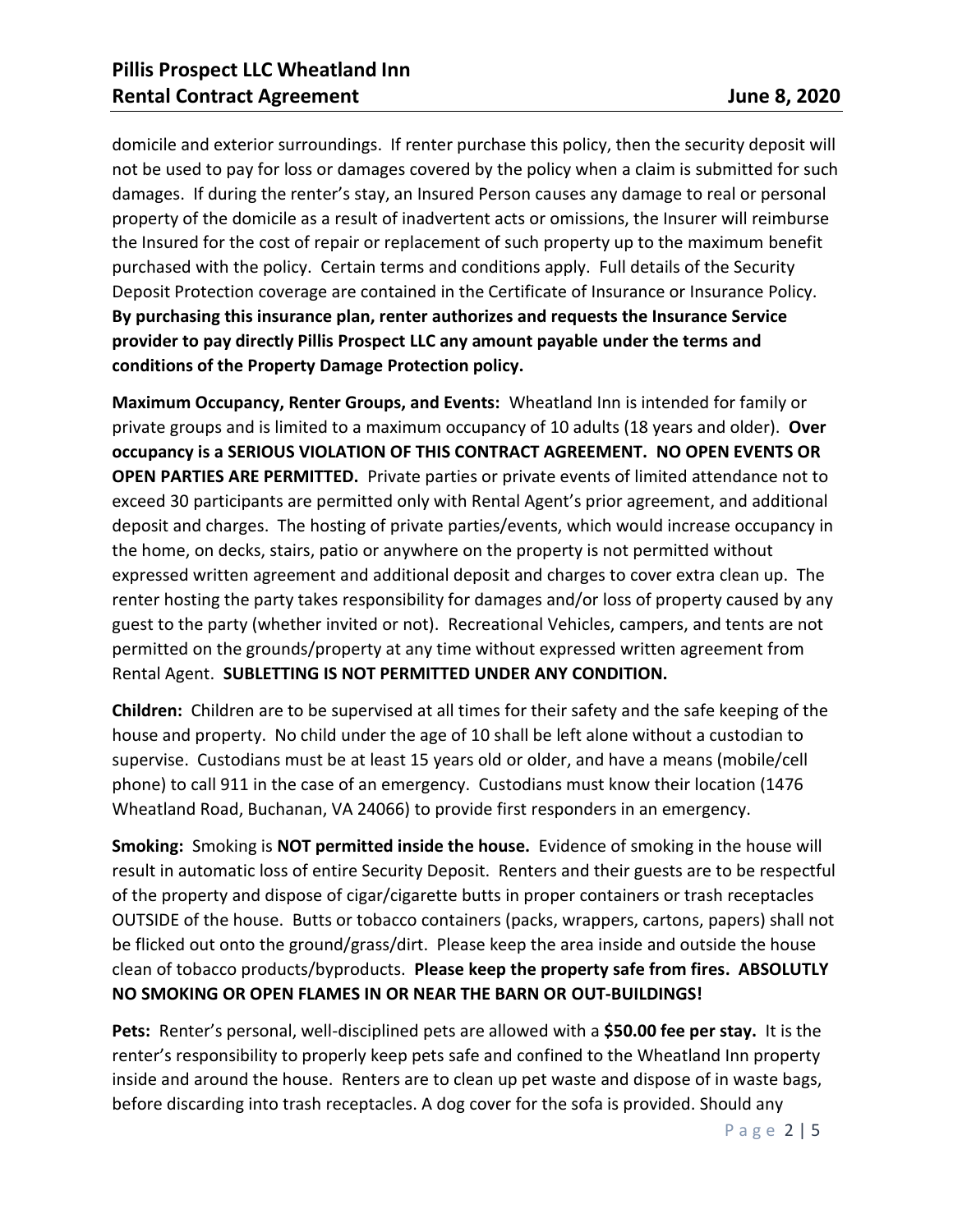damages occur from a pet, then the cost of damages will either be reimbursed through a claim with Property Damage Insurance or deducted from your Security Deposit. Excessive dirt, hair, un-sanitary conditions, or scratching up of furniture, walls, flooring or other real property caused by a pet will result in automatic loss of entire Security Deposit.

**Trash:** All trash must be properly bagged, removed from the house and placed in outdoor trash cans, located in shed in back yard. It is important to keep lids tightly affixed in order to prevent nighttime animals from getting in it. **Trash pick-up is TUESDAY morning, by 8:00**. If you are here on a Tuesday, please take trash cans or bags, and place them beside the mailbox in front of the house, on the Loope Lane gravel road. Please be mindful of our 1890 farmhouse plumbing: **DO NOT flush trash down the toilets,** dispose feminine hygiene products (depositories) in the toilets, or overfill and flush toilets with any products other than human waste! If toilets back up, then please notify Rental Agent, immediately.

**Recycle Items:** This County doesn't have a pick-up service for recycling. Plastic, glass, and metal bottles and cans can be recycled. Please bag them and leave on back porch.

**Surrender of Premises:** Wheatland Inn is fully equipped and furnished for comfort and convenience. Cooking and eating utensils are provided, including basic condiments, spices and cleaning supplies. Kitchen towels, bed linens, bath towels, and paper products are provided for guests to use during their stay. These products and supplies are provided for guests to use during their stay and **are NOT to be removed** from the premises. We provide a laundry facility for renters to use during their stay for convenience. Renters/tenants must leave Property (inside and outside of house) in a clean condition when departing by performing the following:

- 1. Pick up all loose trash from inside and outside the premises, and place in trash bags, in outside trash cans; close lids tightly, please. Trash cans are in the shed.
- 2. Remove all food you brought with you from refrigerator and cabinets, and wipe up excessive mess from refrigerator, microwave, oven/range or cabinets.
- 3. Wash and put away, or rinse and place dirty dishes/utensils in the dish washer and start it.
- 4. Wipe up excessive spills from kitchen and bathroom counters.
- 5. Turn down comforters on the used beds and pile used towels on the bathroom (tiled) floor; DO NOT make used beds. This allows us to know which bed linens to change out.
- 6. Organize furniture as you found it. Put away any outdoor chairs or furnishings in designated spaces.
- 7. Sweep or vacuum up excessive visible dirt from furniture, bedding or floors.

We do not provide daily cleaning service without additional charges. Please see Rental Agent if you desire special cleaning service during your stay. Failure to abide by this provision may result in reasonable clean-up fee charged and deducted from the Security Deposit. **Any damages to the Property, which occur during the Renter's occupancy, are the Renter's responsibility and MUST be reported to the Rental Agent immediately and payment arranged for prior to departure.**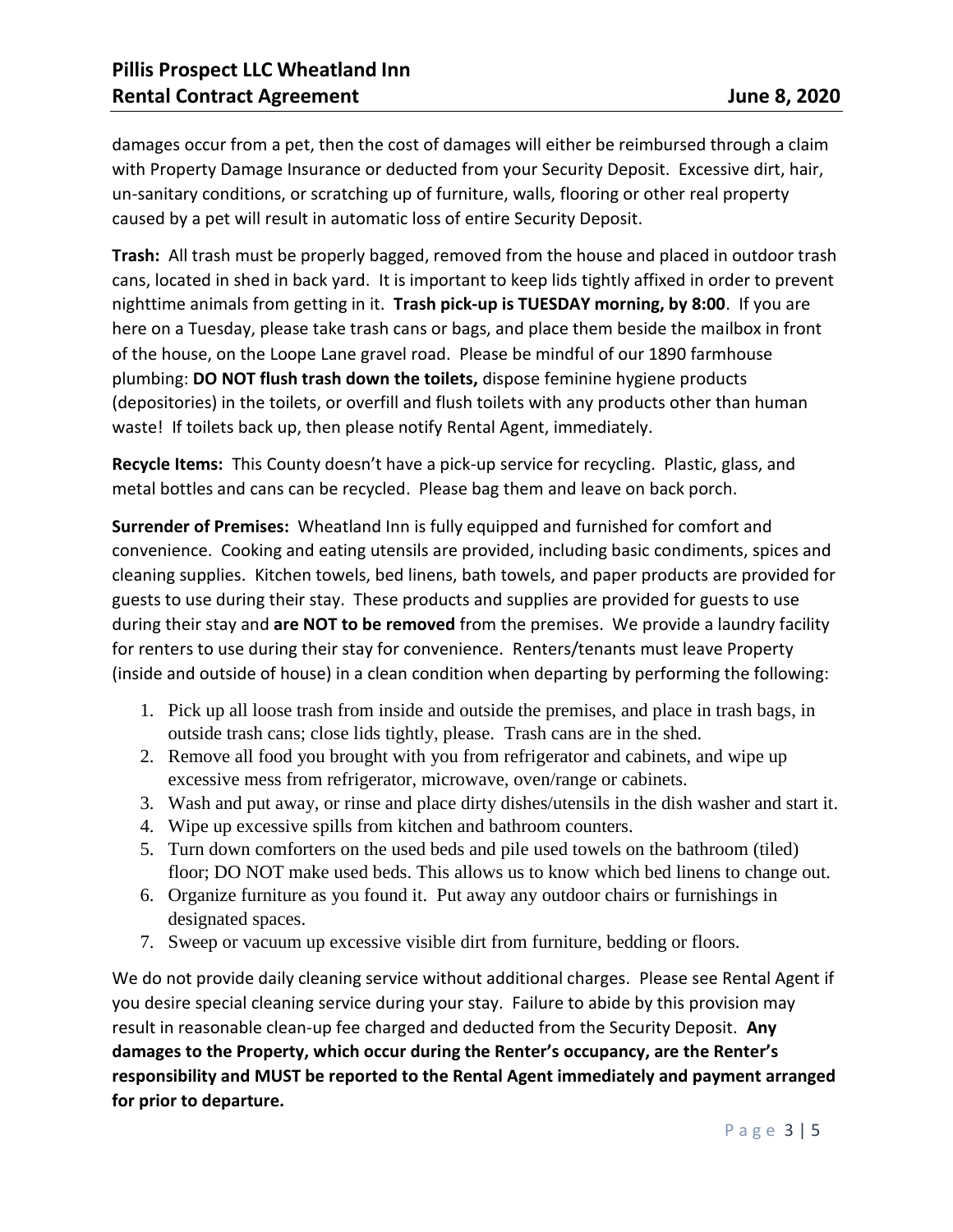## **Miscellaneous Provisions:**

- a) Rearranging furniture significantly (such as moving items from one room to another) is not permitted. Please see Rental Agent if there is a desire to rearrange large pieces of furniture for permission. Items moved must be placed back prior to departing.
- b) Use vent hood above outdoor kitchen grill when grilling. This is a propane grill. DO NOT use a Charcoal grill inside or on decks or porches. If you desire to use a charcoal grill, then it must be at least 10 feet away from house.
- c) Please obey the local noise ordinance. No loud music or noise is permitted after 10:00 PM.
- d) Fireworks are not permitted anywhere inside or outside of the property. Evidence of fireworks without permission may result in loss of security deposit. See Rental Agent for permission on special occasions.
- e) Open burning or fires are to be in accordance with local burn laws in effect at the time. Camp fires are allowed in the fire pit located on the patio. Keep all fires contained within the fire pit located on the patio. No open fires are permitted inside the house or on the decks or porches or in the yard.
- f) Please keep all gates to pasture areas closed and chained. DO NOT LET LIVESTOCK OUT! This is an operating farm. Do not enter pasture area without Rental Agent/Owner's permission.
- g) Since this is a working farm, there are some Do's and Don'ts! **DO NOT:**
	- o **Do not feed the livestock.** Look and enjoy their natural habitat but honor the farm's rules: look but don't touch or feed. If you are interested in learning more about the cattle, the Farm Lady Joan is available, and she may give you a special demonstration of her bull handling charm and knowledge (cost is one Hershey Chocolate bar)!
	- o **Do not climb on or operate any farm equipment** (tractors, loaders, mowers, machinery). Farmer Greg might be available to tell you about these big, expensive pieces of equipment and answer your questions (Cost: your love and enjoyment of this environment)
	- o **Do not go into barns or buildings/sheds.** Exception: the trash cans and outdoor chairs, stored in the potting shed.
	- o **Do not enter into the electric fenced areas surrounding pond or creek**.
	- o **Do not swim in the pond or creek.**
	- o **Do not climb trees** on premises.
- h) Renter/Tenant acknowledges that any type of construction may be ongoing at adjoining or nearby properties. Neither Rental Agent nor Owner is responsible for any objectionable noise or activity related to same. The Rental Agent will make effort to control undesirable noise with no promise that a resolution can be accomplished.
- i) Renter/Tenant acknowledges that the equipment and furnishings at the property are the Owner's preference and are set up for normal housekeeping and use. Renter/Tenant shall